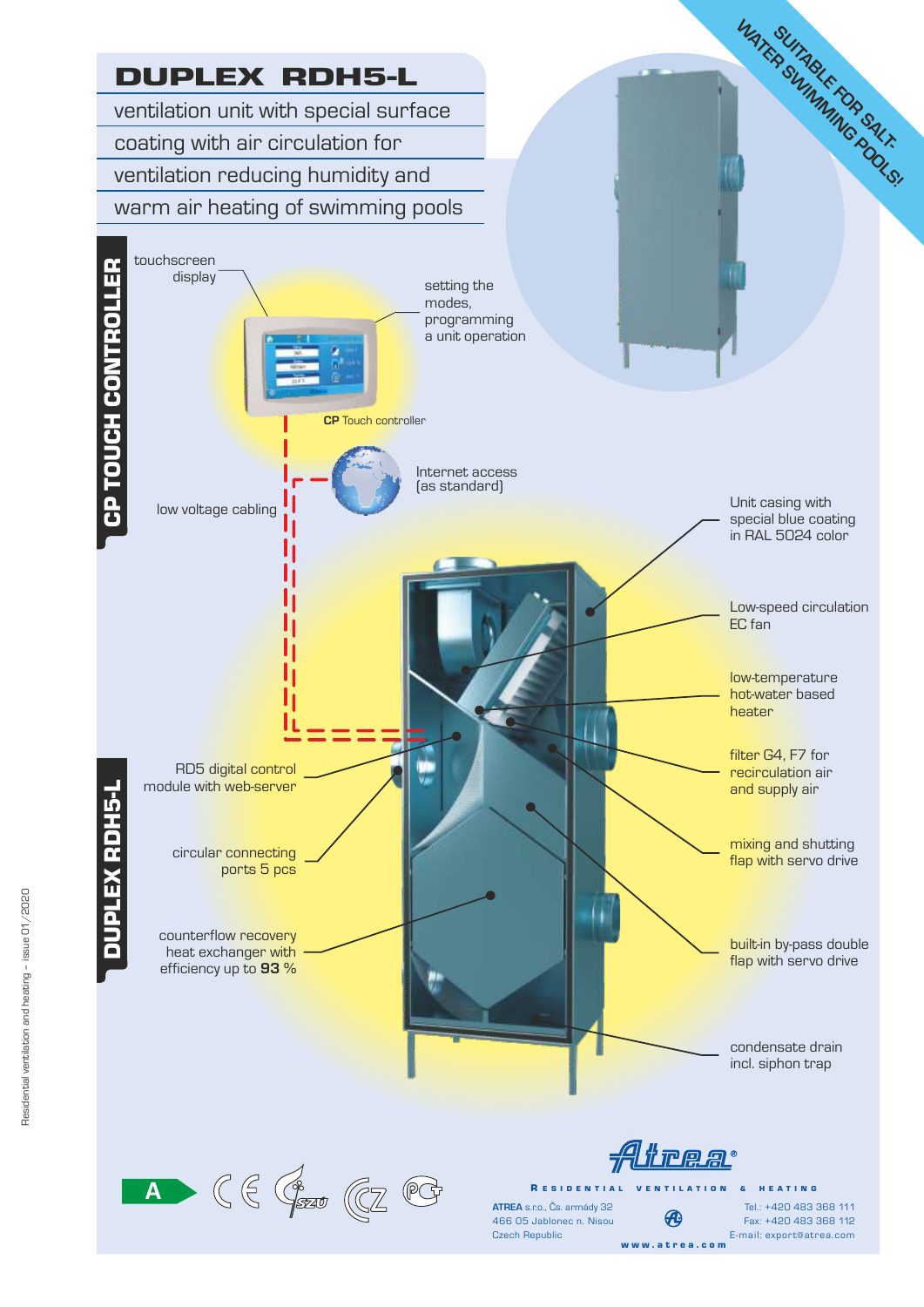#### FAMILY SWIMMING POOLS AND WELLNESS AREAS

#### Swimming pool ventilation

For convenient use of the family swimming pools, wellness centers and smaller public pools it is necessary to ensure their perfect ventilation and heating. To reduce the humidity it is appropriate to ensure the water level covering films to suppress evaporation from water level and thereby reducing energy consumption. When using the swimming pools and wellness areas, issues from chemical water treatment evaporations such as chlorine and ozone etc. can arise. Application of dehumidifiers does not resolve the chemical load, it decreases only humidity without ensuring air circulation with sufficient reach in all pool nooks and corners, in which the areas of mold can create during condensation. Controlled ventilation discharge chemical load together with higher humidity. The supply of fresh, warm and dry air to glass surfaces and to all pools corners suppresses and eliminates dew condensation. For energy optimum operation the heat recovery equipment is used, reducing ventilation costs by up to 90 % compared to natural ventilation, with providing a ventilation output control, reheating of supplied air and possibility of maintaining the pool hall in a slight vacuum. The object building parts are protected that way. DUPLEX RDH5-L unit meets all the above requirements with minimal energy requirements due to high-economy EC fans and sophisticated system of high-end digital control with automatic functions.

#### Corrosion resistance

All main components and DUPLEX RDH5-L unit casing are completely treated with special blue coating perfectly resists all common chemical compounds used for pool water treatment. The coating is even directly intended to be used on ventilation units for salt water swimming pools. Laboratory tested corrosion resistance according to ČSN EN ISO 9227 NSS, 480 hours test.

#### Principles of design and dimensioning

The basic step in designing the pool ventilation is to calculate the amount of evaporated water. A suitable method of calculation is given in German standard VDI 2089. The next step is a calculation of the fresh air flow rate to remove the moisture load in the summer, when the maximum internal relative humidity is usually assumed to be up to 65 %. Another integral part of the design is the heat balance of the space.

Appropriate air distribution is also important in order not to exceed the air flow rate of O.2 m/s in the occupant zone. It is also advisable to supply air to the glass panels to reduce condensation on cooler surfaces and to design the ducting from a durable material.

To design HVAC system for the pool always separately from the other areas. Choice of DUPLEX RDH5-L ventilation unit, designed for demanding pools operating conditions, ensures air exchange with heat recovery intensity according to immediate needs. To cover area heat loss in energy saving mode it is appropriate to design eg. floor heating. DUPLEX RDH5-L unit, connected to the heat source, ensures heat losses coverage and rapid increase of air temperature after energy saving mode. RD5 control system sensitively reacts to changes and allows the user to control and switch between preset modes. Built-in web server allows remote control over the Internet or even via application for smartphones.

### R D H 5 - L U N IT R E C O V E R Y H E A T E X C H A N G E R



DUPLEX RDH5-L unit is equipped with up-to-date recovery heat exchanger – S5 series recuperator. It conducts heat transfer through the separating walls – warmer exhaust air preheats incoming outdoor cooler air in winter.

**Recovery efficiency** – thanks to special design and high recovery efficiency of exchanges it reaches high efficiency costs ratio between electric energy consumed (for fans driving) and heat backward gain (recovery). The ratio of input power of fans to recovery gain during the pools ventilation reaches the energy efficiency value 1–45, i.e. up to 45 W of the energy from the pool exhaust air is recovered from 1 W of the electric energy used for the DUPLEX RDH5-L unit operation in the ventilation mode. **Effective ratio 1: 45**. For use in swimming pools the recuperator material is also important – the whole recovery heat exchanger is made of plastic, which is thanks to its properties highly resistant to aggressive environments, forming during condensation of exhaust air.

#### BUILT-IN RD5 CONTROL WITH INTERNET ACCESS



DUPLEX RDH5-L unit includes built up-to-date RD5 control by default. For swimming pools operation this control provides the possibility of selectable modes using - energy saving (typically 24 °C) and operating (typically 28–30 °C). Switching between these modes may be done according to weekly schedule or based on immediate requirement – and even remotely through the Internet connection. During this control transfer based on room temperature sensor it automatically adjusts the circulation output and controls the heat source (e.g., mixing valves, gas boilers, heat pump etc.). After reaching the required space temperature it transfers to the circulating output needed for uniform space ventilating and keeps the supply air temperature. Should an increase of relative humidity above level set in hygrostat occurs, it automatically increases the ventilation air volume.

The user can use prepared pool modes with preset operation temperatures and automatic switching of ventilation requirement through the space hygrostat. Selection of other operating modes is also available – circulation, circulation and ventilation, equal-pressure ventilation incl. temperatures setting, also in weekly programming mode.

For more information about control options and electrical terminal connection the ATREA design program should be used with detailed output for related electrical professions, ZTI and UT. Heat source

#### E N E R G Y I N T E R C O N N E C T I O N





DUPLEX RDH5-L air handling unit is equipped with a hot water heater optimized for low temperature gradients – and thus it is suitable for systems with a heat pump for example. RD5 control can power the circulating pump 230 V, control mixing valve through 0–10 V output, close valve 24 V DC or give instructions through switching contact for source operation. While controlling 0–10 V the control voltage is dependent on the air output temperature to pool area. System is not controlled upon outdoor temperature, operating performances depend only on the pool or wellness area requirements.

optional three- and four-way nodes to control supplying air temperature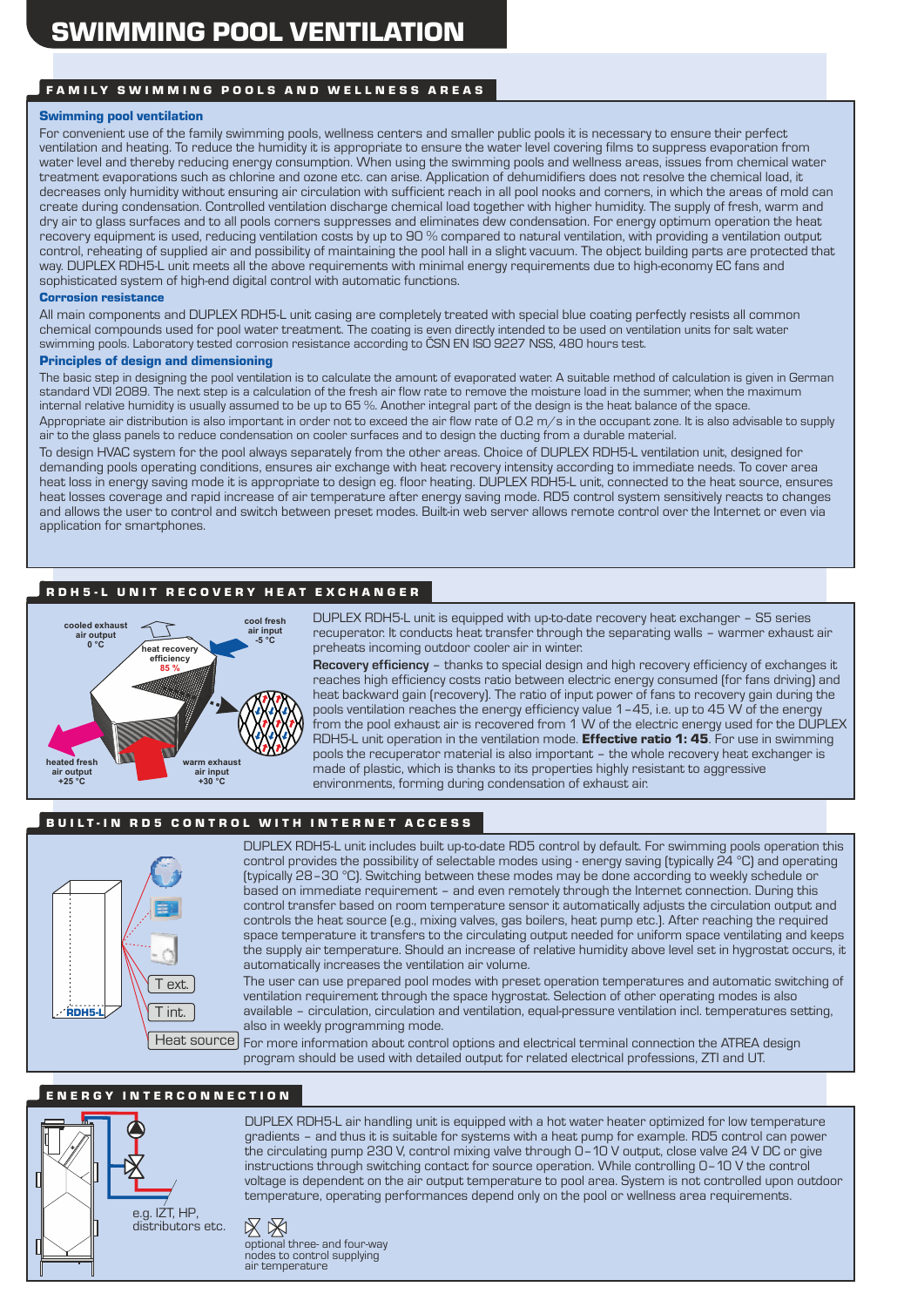# TECHNICAL DATA – DUPLEX RDH5-L

#### DIMENSIONAL DIAGRAM DUPLEX RDH5-L 680 630 385 250 83 **U**T alter.<br>620 500 200 500 250 500  $\begin{picture}(120,17) \put(0,0){\line(1,0){155}} \put(15,0){\line(1,0){155}} \put(15,0){\line(1,0){155}} \put(15,0){\line(1,0){155}} \put(15,0){\line(1,0){155}} \put(15,0){\line(1,0){155}} \put(15,0){\line(1,0){155}} \put(15,0){\line(1,0){155}} \put(15,0){\line(1,0){155}} \put(15,0){\line(1,0){155}} \put(15,0){\line(1,0){155}}$  $\frac{25}{9}$  $\sqrt{2}$ **RM** 1 770 500 670 goo  $\infty$ 320 81  $\overline{\circ}$  $\overline{\mathsf{B}}$ optional  $K$  $K$ K 590 ००<br>**↓↑UT** 590 630 handling space



Note: doors opening only according to schemes.

| ND<br>Е | r,<br>a<br>E. |
|---------|---------------|

| e <sub>1</sub> | fresh air inlet           | ر ا  | exhaust air output        |
|----------------|---------------------------|------|---------------------------|
| C,             | circulation air inlet     | UT   | heating water connection  |
| $C_{2}$        | outlet of circulation air | к    | condensate drain          |
|                | and fresh air             | RM I | digital control RM module |
|                | exhaust air input         |      |                           |

| <b>WEIGHT AND CONNECTION</b> |                     |                                   |  |  |  |  |
|------------------------------|---------------------|-----------------------------------|--|--|--|--|
| <b>DUPLEX</b>                | RDH <sub>5</sub> -L |                                   |  |  |  |  |
| diameter of connection ports | mm                  | $3x \otimes 200 / 2x \otimes 250$ |  |  |  |  |
| weight                       | kg                  | 121                               |  |  |  |  |
| condensate drain             | mm                  | $1x \varnothing 30$               |  |  |  |  |
| UT connecting pipes          | mm                  | $2x \alpha$ 18                    |  |  |  |  |



## C I R C U L A T I O N A I R F A N E X H A U S T A I R F A N



680<br>088<br>088

**COMPT 4 FOR THE PRESSURE RESERVE WITH G4 filter \***<br> **Qref reference flow \*\* pressure the pressure reserve curve** is indicated **pressure reserve curve** is indicated

**Qmax pressure reserve curve is indicated**<br> **Qmax maximum flow \*\*** electrical power consumption of the entire unit<br>
At the entire indicated power consumption of the entire entire entire the entire entire entire entire enti (both fans including the regulation) is indicated at the same flow in the ventilation mode



 $\rm ^{11}$  All types of the regulation built-in in the unit standardly include a minimum of two inputs for connecting electrical signals arising as a result of human manipulation with lighting, or for connecting other devices that automatically regulate the unit output. These inputs must always be connected, or other<br>types of sensors (e.g. CO<sub>2</sub>, VOC, rH and the like) must be connected instead. 2) The maximum flow rate is set at the pressure disposition of 100 Pa

 $3$  The stated value refers to the reference flow rate i.e. 70  $\%$  of the maximum flow rate, and to the pressure disposition of 50 Pa

HOT WATER HEATER



| TECHNICAL DATA OF ERP DUPLEX RDH5-L |               |                               |               |
|-------------------------------------|---------------|-------------------------------|---------------|
| <b>DUPLEX</b>                       | <b>RDH5-L</b> |                               |               |
| energy efficiency class             |               |                               | $\Delta^{-1}$ |
|                                     |               | SEC-W kWh/m <sup>2</sup> .a   | $-16.76$      |
| specific energy<br>consumption      |               | $SEC-A kWh/m^2.a $            | $-41.34$      |
|                                     |               | $SEC-C$ kWh/m <sup>2</sup> .a | $-79,66$      |
| maximum flow <sup>2]</sup>          |               | m <sup>3</sup> h              | 590           |
| sound power level 3)                | $-w$          | dВ                            | 49            |